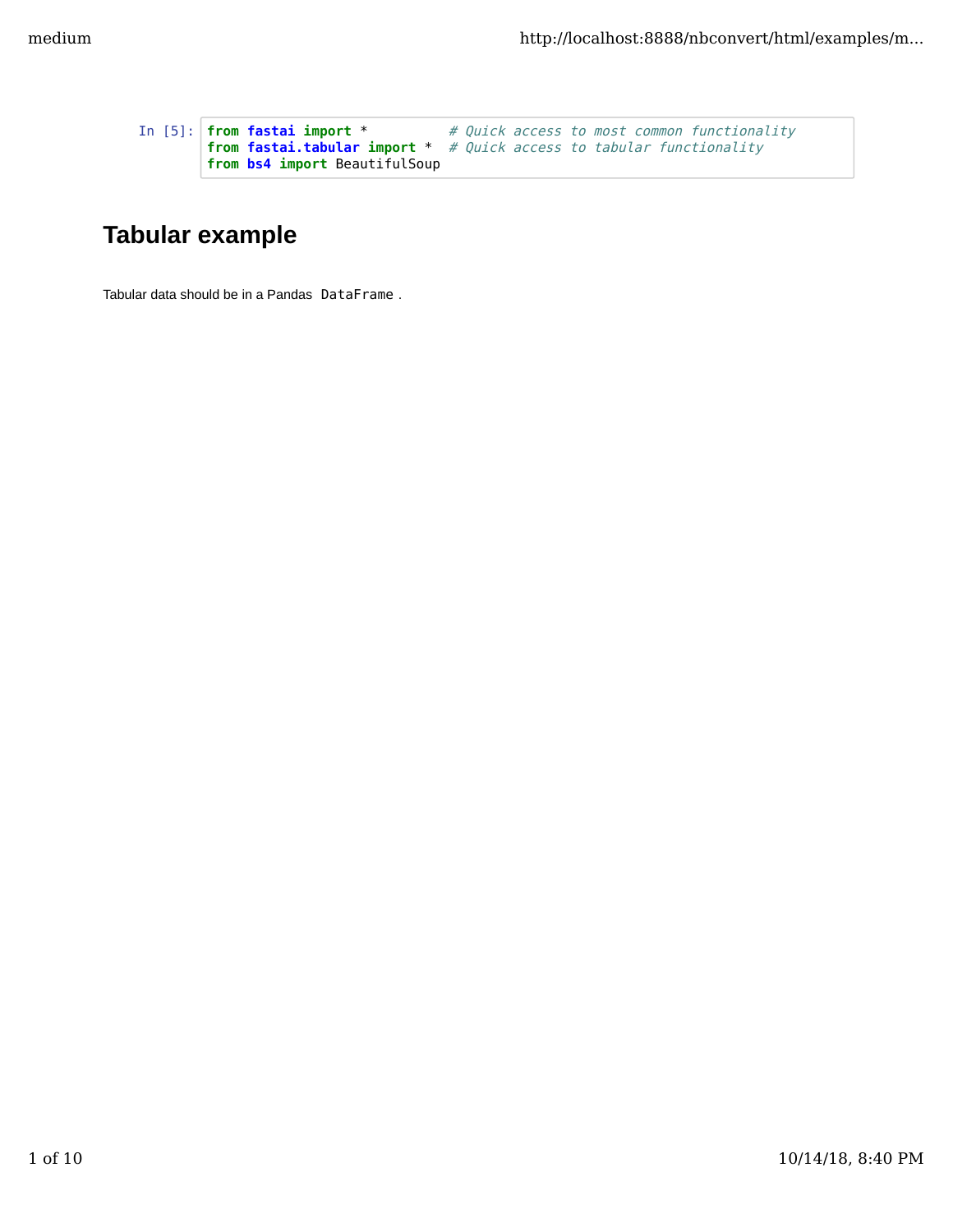```
In [2]: def read_json_line(line=None):
             result = None
             try: 
                 result = json.loads(line)except Exception as e: 
                 # Find the offending character index:
                 idx_to_replace = int(str(e).split(' ') [-1].replace(') ', ''))# Remove the offending character:
                 new line = list(line)new_line[idx_to_replace] = ' '
                 new[line = \sqrt{1}.join(new_line)
                 return read_json_line(line=new_line)
             return result
         from html.parser import HTMLParser
         class MLStripper(HTMLParser):
             def __init__(self):
                 self.reset()
                 self.strict = False
                 self.convert_charrefs= True
                 self.fed = []
             def handle_data(self, d):
                 self.fed.append(d)
             def get_data(self):
                 return ''.join(self.fed)
         def strip_tags(html):
             s = M\bar{L}Stripper()
             s.feed(html)
             return s.get_data()
         def extract_features(path_to_data):
             content_list = []
             published_list = []
             title list = []author list = \begin{bmatrix} 1 \end{bmatrix}domain[list = \begin{bmatrix} 1 \end{bmatrix}tags list = []url list = []
             with open(path_to_data, encoding='utf-8') as inp_json_file:
                 for line in inp_json_file:
                      json_data = read_json_line(line)
                      content = json_data['content'].replace('\n', ' ').replace('\r', ' '
         )
                      content_no_html_tags = strip_tags(content)
                      content_list.append(content_no_html_tags)
                      published = json data['published']['$date']
                      published_list.append(published)
                      title = json_data['meta_tags']['title'].split('\u2013')[0].strip()
         #'Medium Terms of Service – Medium Policy – Medium'
                      title_list.append(title)
                      author = json_data['meta_tags']['author'].strip()
                      author_list.append(author)
                      domain = json_data['domain']
                      domain list.append(domain)
                      url = json data['url']url_list.append(url)
                      tags str = []soup = BeautifulSoup(content 'lxml')
```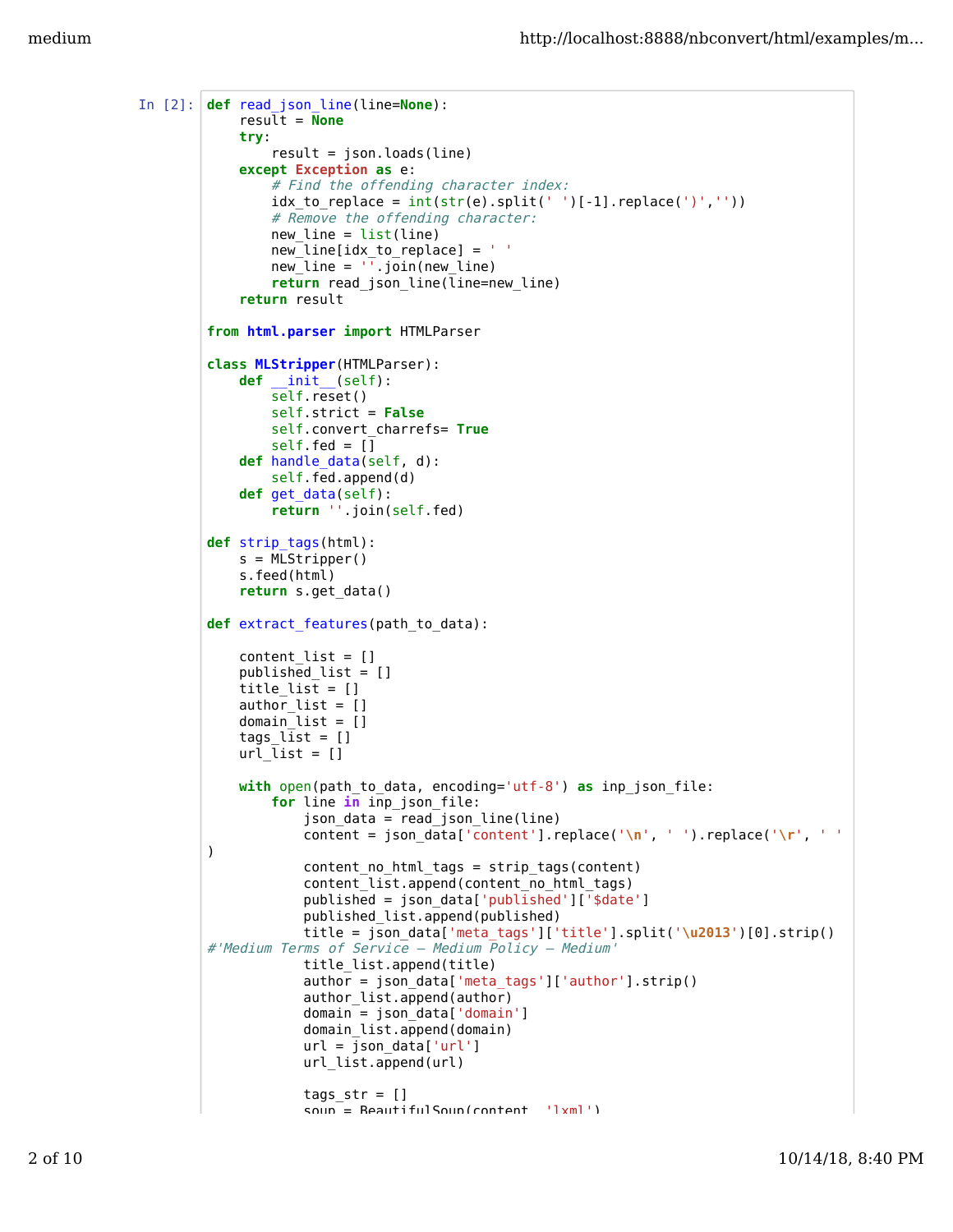```
In [3]: PATH = "../data/"
In [6]: content_list, published_list, title_list, author_list, domain_list, tags_list,
        url_list = extract_features(os.path.join(PATH, 'medium/train.json'))
        train = pd.DataFrame()
        train['content'] = content_list
        train['published'] = pd.to_datetime(published_list, format='%Y-%m-%dT%H:%M:%S.%
        fZ')
        train['title'] = title_list
        train['author'] = author_list
        train['domain'] = domain_list
        train['tags'] = tags_list
        train['length'] = train['content'].apply(len)
        train['url'] = url_list
        content_list, published_list, title_list, author_list, domain_list, tags_list,
        url_list = extract_features(os.path.join(PATH, 'medium/test.json'))
        test = pd.DataFrame()test['content'] = contenttest['published'] = pd.to_datetime(published_list, format='%Y-%m-%dT%H:%M:%S.%f
        Z')
        test['title'] = title_list
        test['author'] = author_list
        test['domain'] = domain_list
        test['tags'] = tags_list
        test['length'] = test['content'].apply(len)
        test['url'] = url_listtrain_target = pd.read_csv(os.path.join(PATH, 'medium/train_log1p_recommends.cs
        v'), index_col='id')
        y_train = train_target['log_recommends'].values
        del content_list, published_list, title_list, author_list, domain_list, tags_li
        st, url_list
        gc.collect()
```

```
Out[6]: 26467
```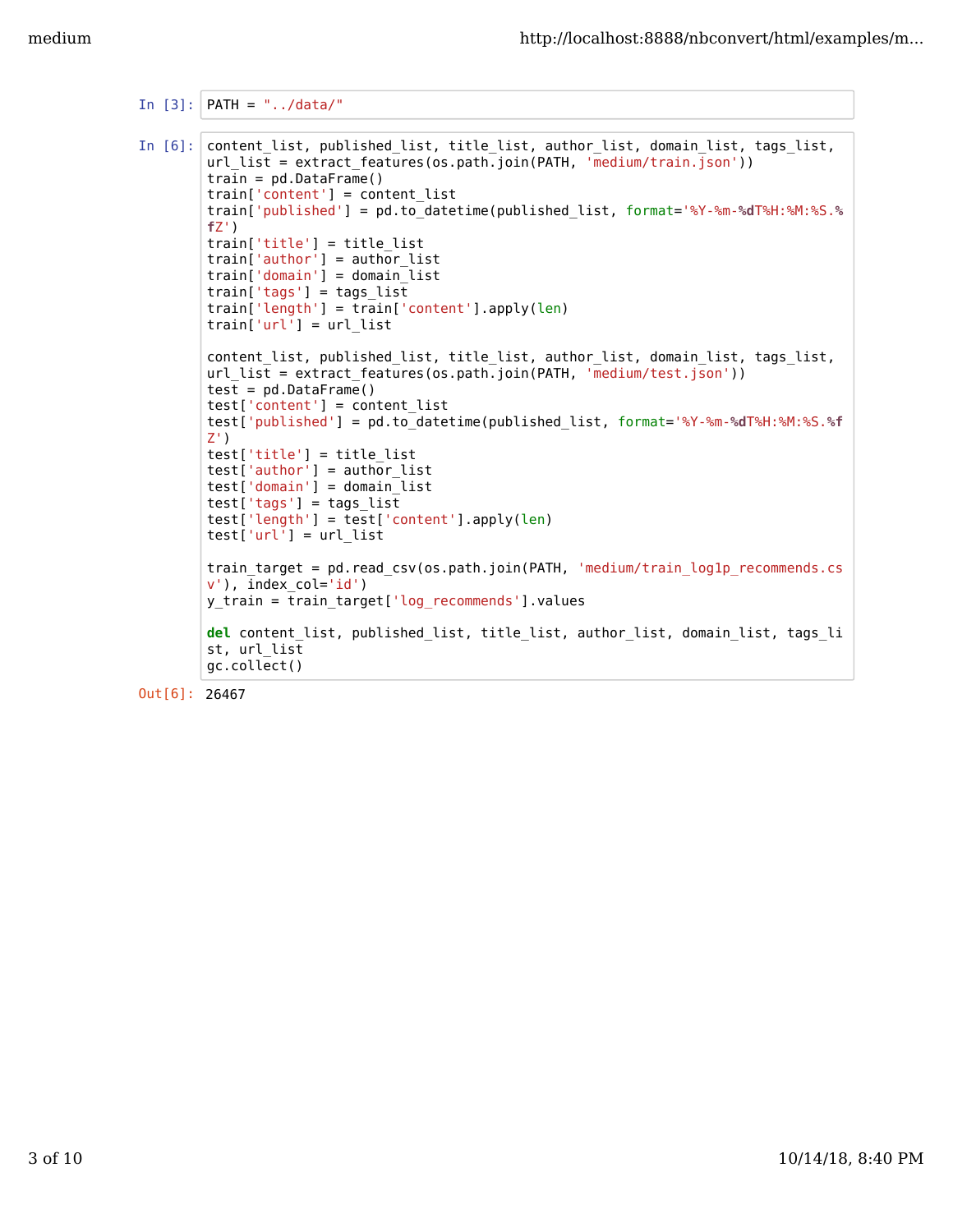```
In [7]: |idx\_split = len(train)df_full = pd.concat([train, test])
        df_full['dow'] = df_full['published'].apply(lambda x: x.dayofweek)
        df_full['year'] = df_full['published'].apply(lambda x: x.year)
        df_full['month'] = df_full['published'].apply(lambda x: x.month)
        df_full['hour'] = df_full['published'].apply(lambda x: x.hour)
        df_full['number_of_tags'] = df_full['tags'].apply(lambda x: len(x.split()))
        train = df full.iloc[:idx split, :]
        test = df_full.iloc[idx_split:, :]
        train['target'] = y_train
        train.sort_values(by='published', inplace=True)
        train.reset_index(drop=True, inplace=True)
        print('TRAIN: {}'.format(train.shape))
        print('TEST: {}'.format(test.shape))
        del df_full
        gc.collect()
        TRAIN: (62313, 14)
        TEST: (34645, 13)
        /home/gerardo/anaconda3/lib/python3.7/site-packages/ipykernel_launcher.py:13: S
        ettingWithCopyWarning: 
        A value is trying to be set on a copy of a slice from a DataFrame.
        Try using .loc[row indexer, col indexer] = value instead
        See the caveats in the documentation: http://pandas.pydata.org/pandas-docs/stab
        le/indexing.html#indexing-view-versus-copy
           del sys.path[0]
        /home/gerardo/anaconda3/lib/python3.7/site-packages/ipykernel_launcher.py:14: S
        ettingWithCopyWarning: 
        A value is trying to be set on a copy of a slice from a DataFrame
```

```
See the caveats in the documentation: http://pandas.pydata.org/pandas-docs/stab
le/indexing.html#indexing-view-versus-copy
```
Out[7]: 0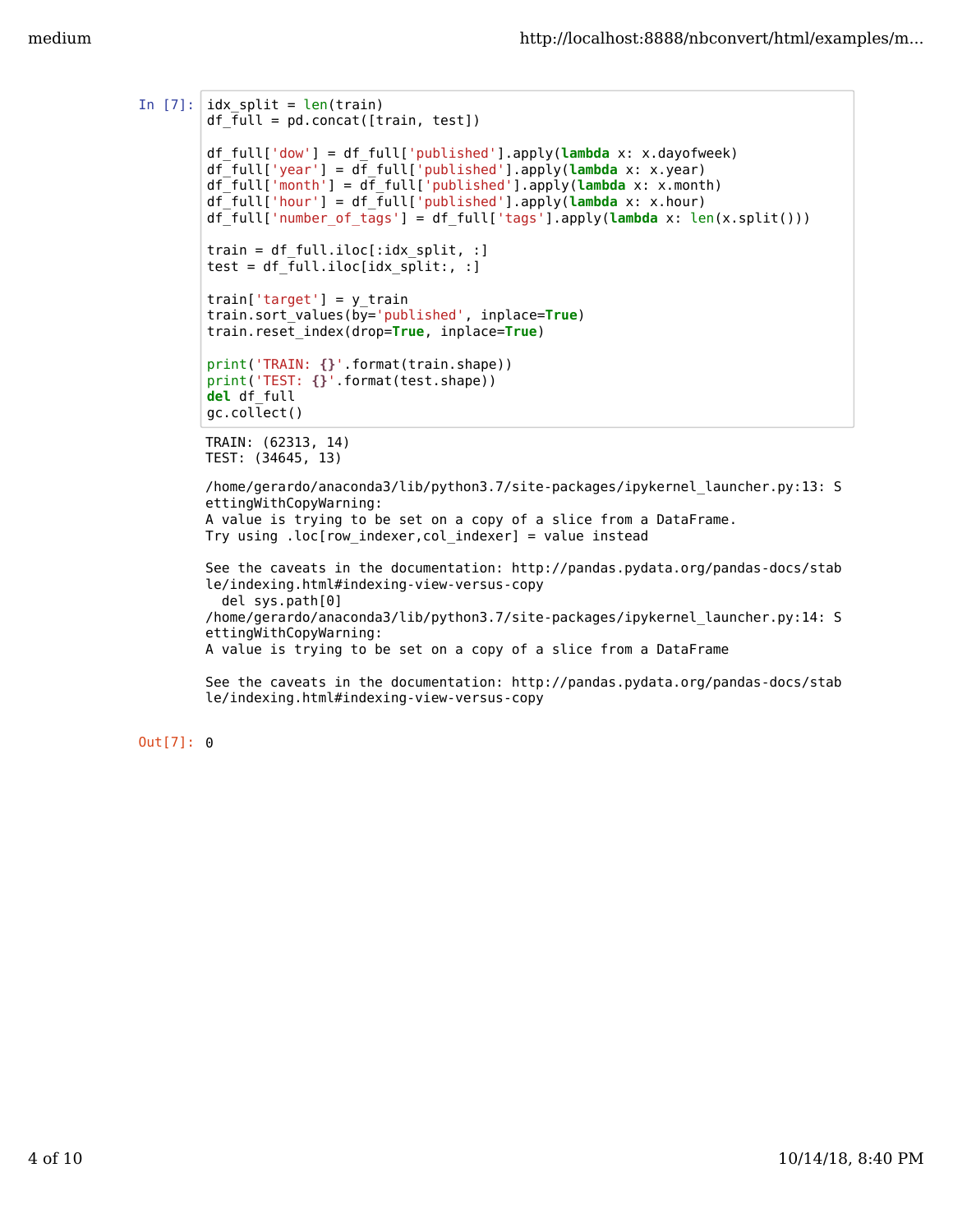|                | content                                                                   | published                  | title                                                       | author                                | domain                | tags len                                                          |    |
|----------------|---------------------------------------------------------------------------|----------------------------|-------------------------------------------------------------|---------------------------------------|-----------------------|-------------------------------------------------------------------|----|
| $\Omega$       | Susan<br><b>BrattonTrusted</b><br>Hot Sex Advisor<br>To Millio            | 1970-01-01<br>00:00:00.001 | Saving Your Marriage By<br>Watching Steamy Sex Ed           | Susan<br><b>Bratton</b>               | medium.com            | Lovemaking Sex<br><b>SexPositions</b><br>EarlyBird<br>SexEdVideos | 5  |
| 1              | Ryo OoishiDec<br>31, 1969やって<br>よかった中学受<br>験明日から息子<br>の中学受験が<br>は         | 1970-01-01<br>00:00:00.001 | やってよかった中学受験                                                 |                                       | Ryo Ooishi medium.com |                                                                   | 5  |
| $\overline{2}$ | なぞちゅう仮面<br>ライダーとか<br>スーパー戦隊を<br>愛する30代。特<br>撮はたしなむ程<br>度 (自称) 色々<br>なもの、… | 03:21:32.400               | 1970-01-18 はてなブログに書いた今年の<br>手帳のお話                           | なぞちゅう                                 | medium.com            | 徒然日記 手帳 ブログ                                                       | 2  |
| 3              | Internet<br>Corporation<br>LLCDec 8.<br>1987SPECIAL<br>NOT                | 1987-12-08<br>21:45:00.000 | Internet Corporation LLC to<br>Acquire Early Clue           | Internet<br>Corporation<br><b>LLC</b> | medium.com            | SocialMedia<br>EarlyClues<br>InternetCorporationLlc               | 11 |
| 4              | Mackenzie<br>OldridgeDec 29,<br>2003q<br>sowtwaretradin                   | 2003-12-29<br>17:00:00.000 | g sowtwaretrading<br>botMoneyMoneyMakeGetting<br>$To \dots$ | Mackenzie<br>Oldridge                 | medium.com            | Finance Trading                                                   | 12 |

In [16]: url2path(f'**{PATH}**/medium')

Out[16]: PosixPath('/home/gerardo/fastai/fastai/../data/medium')

Convert your DataFrame in to a DataBunch suitable for modeling by calling tabular\_data\_from\_df .

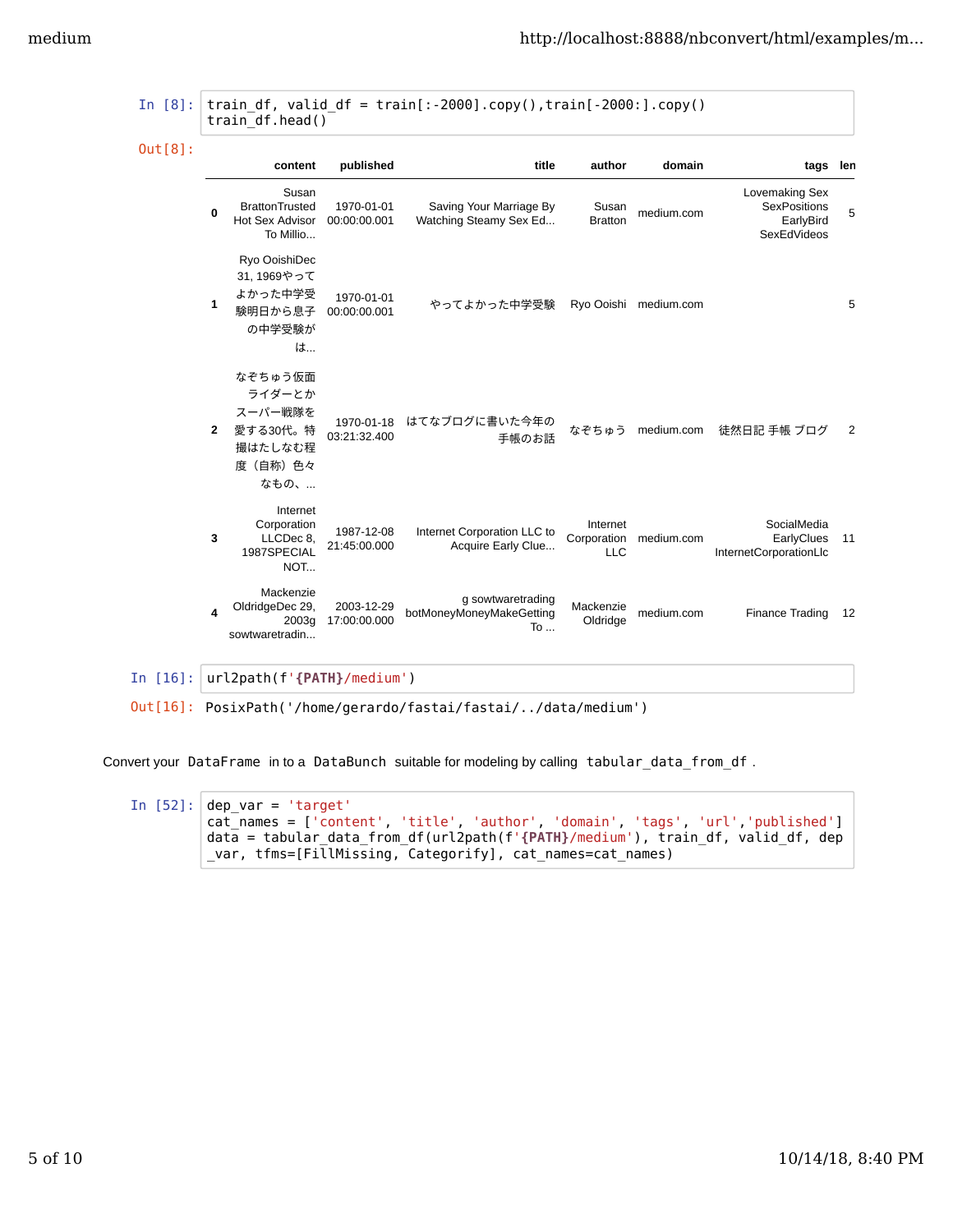| In [53]: | $(cat_x, cont_x), y = next(iter(data, train_d1))$<br>for $o$ in (cat_x, cont_x, y): $print(to_np(o[:15]))$ |                            |     |                         |             |                                                                        |                        |                 |  |  |
|----------|------------------------------------------------------------------------------------------------------------|----------------------------|-----|-------------------------|-------------|------------------------------------------------------------------------|------------------------|-----------------|--|--|
|          | [[33956 15675 17363                                                                                        |                            |     |                         |             | 140 49796 38801 41361]                                                 |                        |                 |  |  |
|          | [48443 27852 24466                                                                                         |                            |     | 140 38821               |             | 1194 261791                                                            |                        |                 |  |  |
|          | [54658 57644 27476                                                                                         |                            | 140 |                         |             | 124 29186 41389]                                                       |                        |                 |  |  |
|          | [25700 45999 13072                                                                                         |                            |     |                         |             | 140 19437 41587 56699]                                                 |                        |                 |  |  |
|          | $[7819\ 36306]$                                                                                            | 4032                       | 140 |                         | 1 13490     | 7501                                                                   |                        |                 |  |  |
|          | [58968                                                                                                     | 9225 29707                 | 140 |                         |             | 4186 24244 30274]                                                      |                        |                 |  |  |
|          | [29396]                                                                                                    | 5704 14942                 | 140 |                         |             | 2963 31340 530371                                                      |                        |                 |  |  |
|          | [25156 14068 12778                                                                                         |                            |     |                         |             | 140 47298 44365 57594]                                                 |                        |                 |  |  |
|          | [26922]                                                                                                    | 2385 13606                 |     |                         |             | 140 10779 35466 40414]                                                 |                        |                 |  |  |
|          | [19371 26644 9849                                                                                          |                            | 140 |                         |             | 2872 39225 56248]                                                      |                        |                 |  |  |
|          | [57532 26472 28891                                                                                         |                            |     |                         |             | 140 42577 53292 367331                                                 |                        |                 |  |  |
|          | [7876 20957]                                                                                               | 4065                       | 140 |                         | 9576 13508  | 83381                                                                  |                        |                 |  |  |
|          | [ 3969 29330                                                                                               | 2051                       |     | 117 30302               |             | 4309 46155]                                                            |                        |                 |  |  |
|          | [45134 48427 22784                                                                                         |                            |     |                         |             | 140 20690 40886 29654]                                                 |                        |                 |  |  |
|          | [15447 45208                                                                                               | 7858                       |     |                         |             | 140 31054 45928 10027]]                                                |                        |                 |  |  |
|          | [1 0.78925335]                                                                                             | 0.23669024                 |     |                         | 1.0345563   | $-0.22022635$                                                          | 0.9085971              | 1.7171918 1     |  |  |
|          | [1.3236415]                                                                                                |                            |     | 0.23669024 -2.0882154   |             | $-0.04523$                                                             | 0.9085971              | $-0.00542664]$  |  |  |
|          | 1.3236415                                                                                                  |                            |     |                         |             | $0.23669024 - 1.6197995$ 0.4928119                                     | 0.9085971              | 1.7171918 1     |  |  |
|          | $[-1.3482996]$                                                                                             |                            |     | 1.1729367 1.502972      |             | $-0.64300513$                                                          | 0.9085971              | $-0.2925297$ ]  |  |  |
|          | $[-0.8139114]$                                                                                             | $-2.5720491$               |     |                         | 1.1906948   | 0.26505116 -2.2863035                                                  |                        | $0.8558826$ ]   |  |  |
|          | $1 - 0.8139114$                                                                                            |                            |     | $0.23669024 - 1.463661$ |             | -0.07531787                                                            | $-0.36936316$          | $0.5687795$ 1   |  |  |
|          | [0.78925335]                                                                                               | 1.1729367                  |     |                         | 0.25386336  | 0.3600713                                                              | 0.9085971              | $-0.57963276$ ] |  |  |
|          | $[-0.8139114]$                                                                                             | 1.1729367                  |     |                         | -0.37069094 | 0.01195908                                                             | 0.9085971              | $-0.2925297$ ]  |  |  |
|          | $[-1.3482996]$                                                                                             | 0.23669024                 |     |                         | 0.7222791   | 0.09857231                                                             | $-0.36936316$          | 1.7171918 1     |  |  |
|          | [0.25486508]                                                                                               | 1,1729367                  |     |                         | 0.7222791   | $-0.3584978$                                                           | 0.9085971              | $-0.2925297$ ]  |  |  |
|          | $[-0.27952313]$                                                                                            | 0.23669024                 |     |                         |             | $0.41000193 - 0.01989867$                                              | 0.9085971              | 1.4300888 ]     |  |  |
|          | $[0.25486508 - 0.69955623]$                                                                                |                            |     |                         | 0.7222791   | 4.084994                                                               | $-0.36936316$          | $-0.2925297$ ]  |  |  |
|          | 1.8580298                                                                                                  | 1.1729367                  |     |                         |             | 0.25386336 -0.25827864                                                 | 0.9085971              | $-1.1538389$ 1  |  |  |
|          | [1.3236415]                                                                                                | 0.23669024                 |     |                         | 1.3468333   | 0.08186913                                                             | 0.9085971              | $0.5687795$ ]   |  |  |
|          | $1 - 0.8139114$                                                                                            | $-0.69955623$ $0.41000193$ |     |                         |             |                                                                        | 0.01173784 -0.36936316 | $0.28167644$ ]  |  |  |
|          |                                                                                                            |                            |     |                         |             | [2.19722 0.69315 0.69315 3.3322 8.10198 1.38629 3.7612 3.71357 4.61512 |                        |                 |  |  |
|          |                                                                                                            |                            |     |                         |             | 0.69315 4.15888 0.69315 4.89784 3.93183 5.955841                       |                        |                 |  |  |

Now you can create a Learner with gen\_tabular\_dta , and fit your model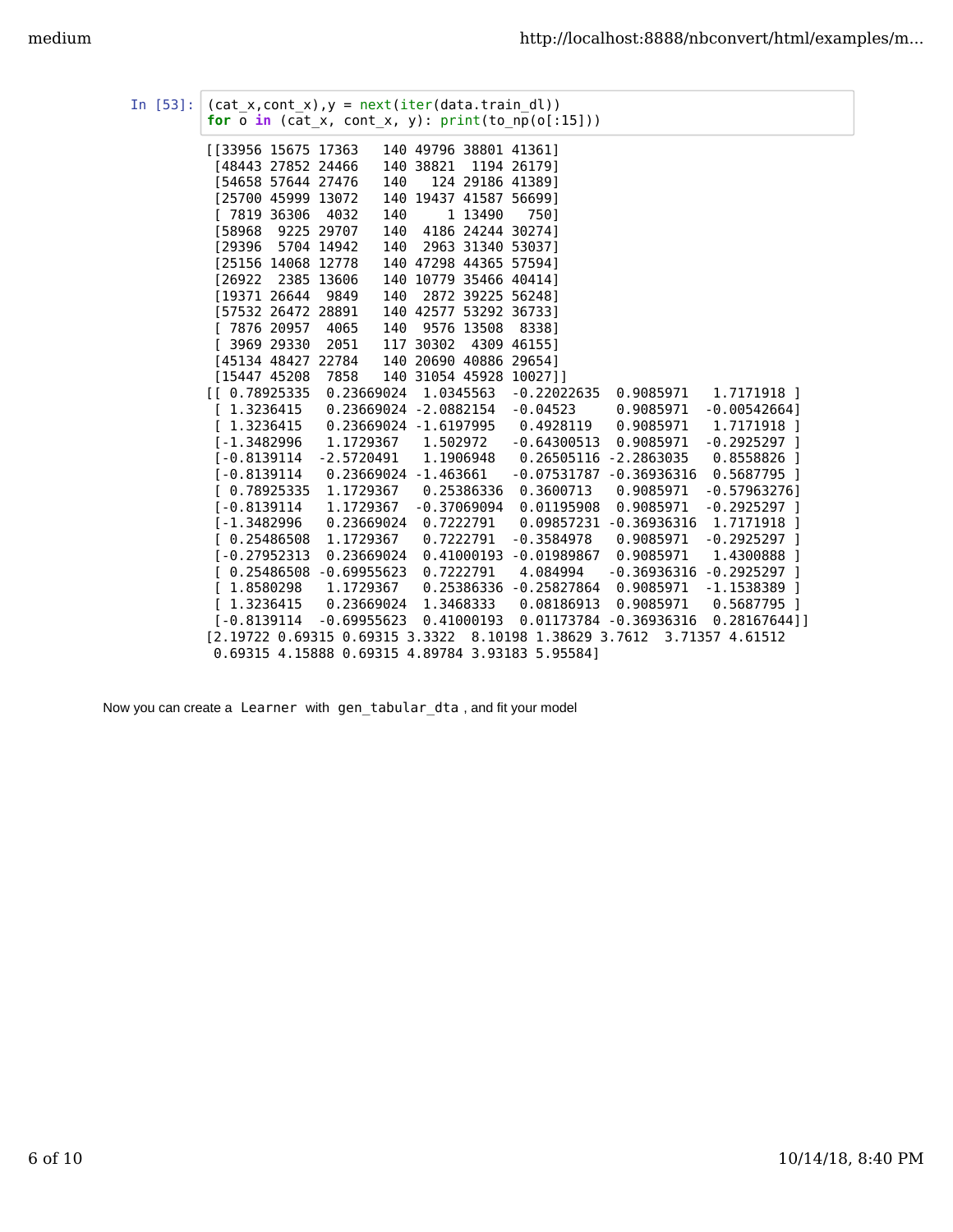```
In [55]: learn = get_tabular_learner(data, layers=[200,100], emb_szs={'content': 300, 't
         itle':300, 'author':300, 'domain':300, 'tags':300, 'url':300}, metrics=exp_rmsp
         e)
         learn.fit(1, 1e-2)
```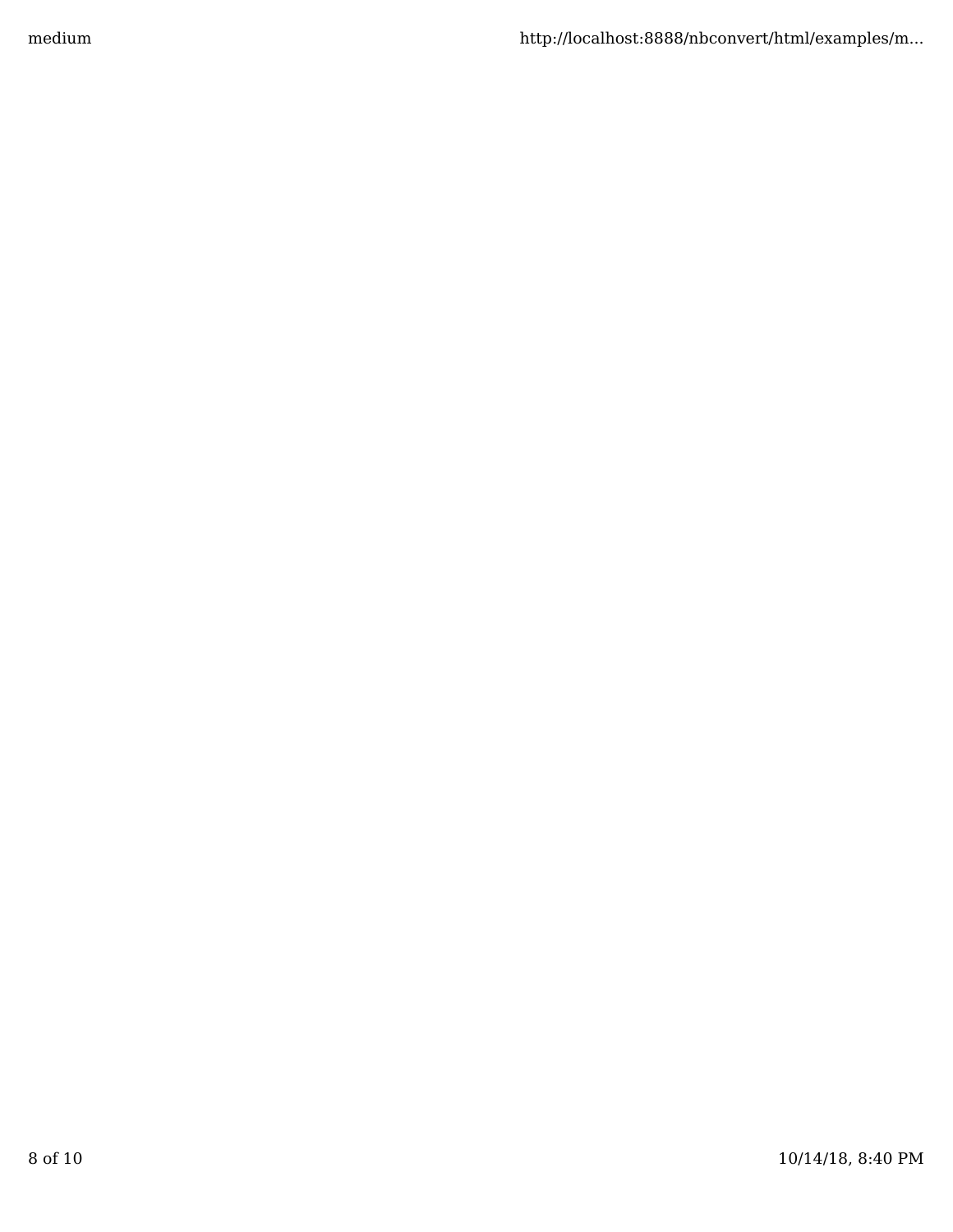```
---------------------------------------------------------------------------
RuntimeError Traceback (most recent call last)
<ipython-input-55-30d1cad5bed1> in <module>()
      1 learn = get_tabular_learner(data, layers=[200,100], emb_szs={'content':
300, 'title':300, 'author':300, 'domain':300, 'tags':300, 'url':300}, metrics=e
xp_rmspe)
----> 2 learn.fit(1, 1e-2)
~/fastai/fastai/basic_train.py in fit(self, epochs, lr, wd, callbacks)
   136 callbacks = [cb(self) for cb in self.callback fns] + listify(ca
llbacks)
    137 fit(epochs, self.model, self.loss_fn, opt=self.opt, data=self.d
ata, metrics=self.metrics,
--> 138 callbacks=self.callbacks+callbacks)
    139
    140 def create_opt(self, lr:Floats, wd:Floats=0.)->None:
~/fastai/fastai/basic_train.py in fit(epochs, model, loss_fn, opt, data, callba
cks, metrics)
     89 except Exception as e:
     90 exception = e
---> 91 raise e
    92 finally: cb handler.on train end(exception)
     93
~/fastai/fastai/basic_train.py in fit(epochs, model, loss_fn, opt, data, callba
cks, metrics)
     79 for xb,yb in progress_bar(data.train_dl, parent=pbar):
     80 xb, yb = cb_handler.on_batch_begin(xb, yb)
---> 81 loss = loss_batch(model, xb, yb, loss_fn, opt, cb_handl
er)[0]
     82 if cb_handler.on_batch_end(loss): break
     83
\gammafastai/fastai/basic train.py in loss batch(model, xb, yb, loss fn, opt, cb ha
ndler, metrics)
     21
     22 if not loss_fn: return to_detach(out), yb[0].detach()
---> 23 loss = loss_fn(out, *yb)
     24 mets = [f(out,*yb).detach().cpu() for f in metrics] if metrics is n
ot None else []
     25
~/anaconda3/lib/python3.7/site-packages/torch/nn/functional.py in cross_entropy
(input, target, weight, size_average, ignore_index, reduce, reduction)
  1644 if size average is not None or reduce is not None:
  1645 reduction = _Reduction.legacy_get_string(size_average, reduce)
\sim 1646 return nll_loss(log_softmax(input, 1), target, weight, None, ignore
index, None, reduction)
   1647
   1648
~/anaconda3/lib/python3.7/site-packages/torch/nn/functional.py in log_softmax(i
nput, dim, _stacklevel)
   1068 if dim is None:
  1069 dim = _get_softmax_dim('log_softmax', input.dim(), _stacklevel)
-> 1070 return input.log softmax(dim)
   1071
   1072
RuntimeError: Dimension out of range (expected to be in range of [-1, 0], but g
```
ot 1)